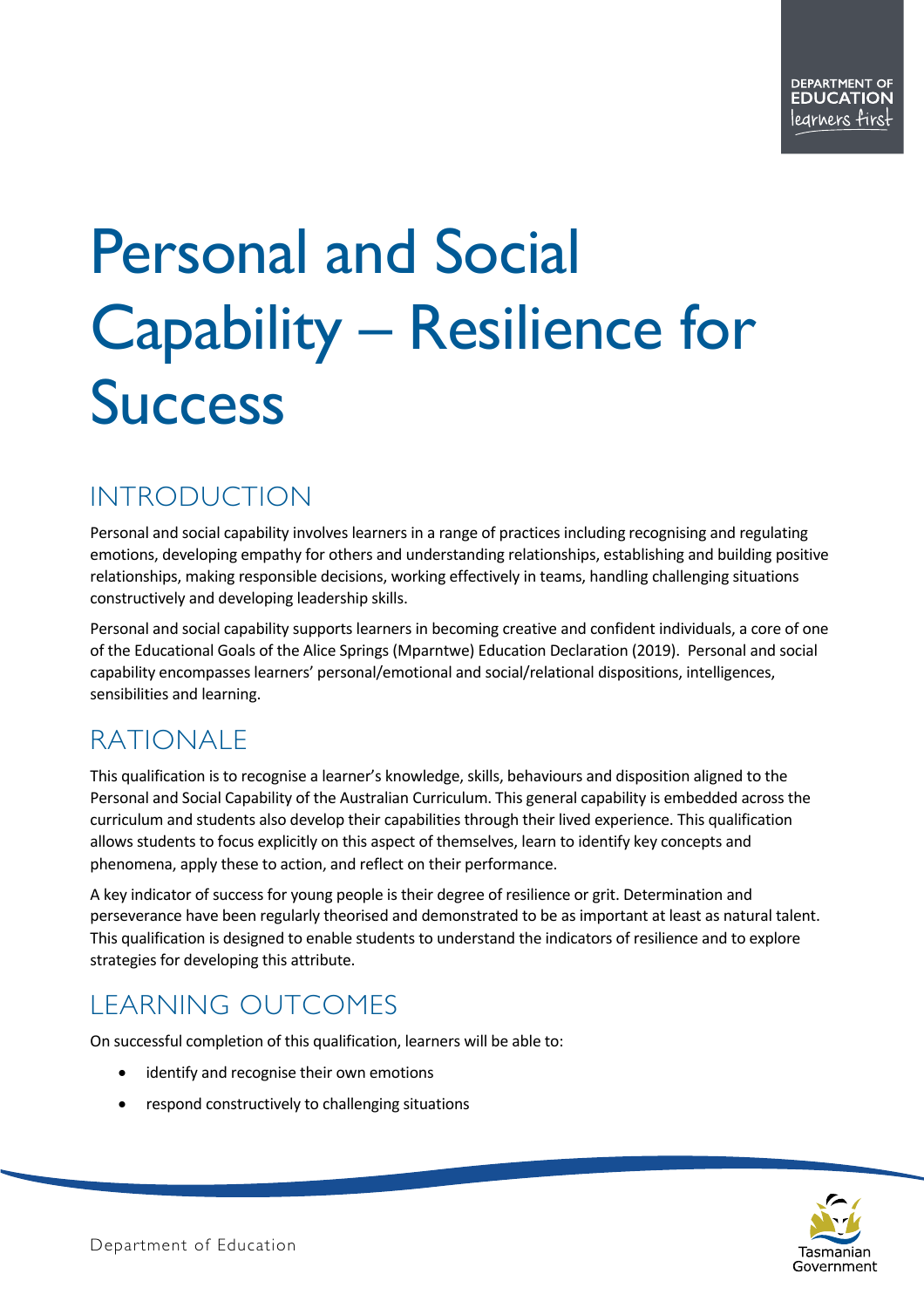• articulate the strategies used to persevere in the face of challenge or threat.

## KEY SKILLS

- Recognise changes in emotional state
- Develop a vocabulary to describe emotions
- Take action to manage emotions
- Identify actions to promote resilience

#### KEY KNOWLEDGE

- The spheres of influence and control
- The neurological basis of emotions
- Key features of resilient people
- Strategies for enacting resilience

## QUALIFICATION STRUCTURE

- Module 1 Knowledge building
- Module 2 Contextualising
- Module 3 Reflection and Planning
- Module 4 Action and Reflection.

## WORK REQUIREMENTS

A body of work within an ePortfolio which will include:

- 1. A Journal: Comprising ongoing responses and reflections from throughout the qualification. The type of journal (oral, written, multimodal) will be determined by the learner in conjunction with the teacher.
- 2. A quiz: demonstrating accurate use of vocabulary to describe emotion, and a basic understanding of the basis of emotional responses
- 3. An annotated demonstration (live, video etc) of a strategy being successfully applied to manage a challenging situation in a social or work-related context. Annotations should demonstrate understanding of what the strategies are and why they are successful.

## CAPABILITY STANDARDS

**Capability standard 1:** The learner can reflect on emotional responses to challenging situations in social or work-related contexts

**Capability standard 2:** The learner can predict the consequences of expressing emotions inappropriately in social or work-related contexts and devise measures to regulate behaviour